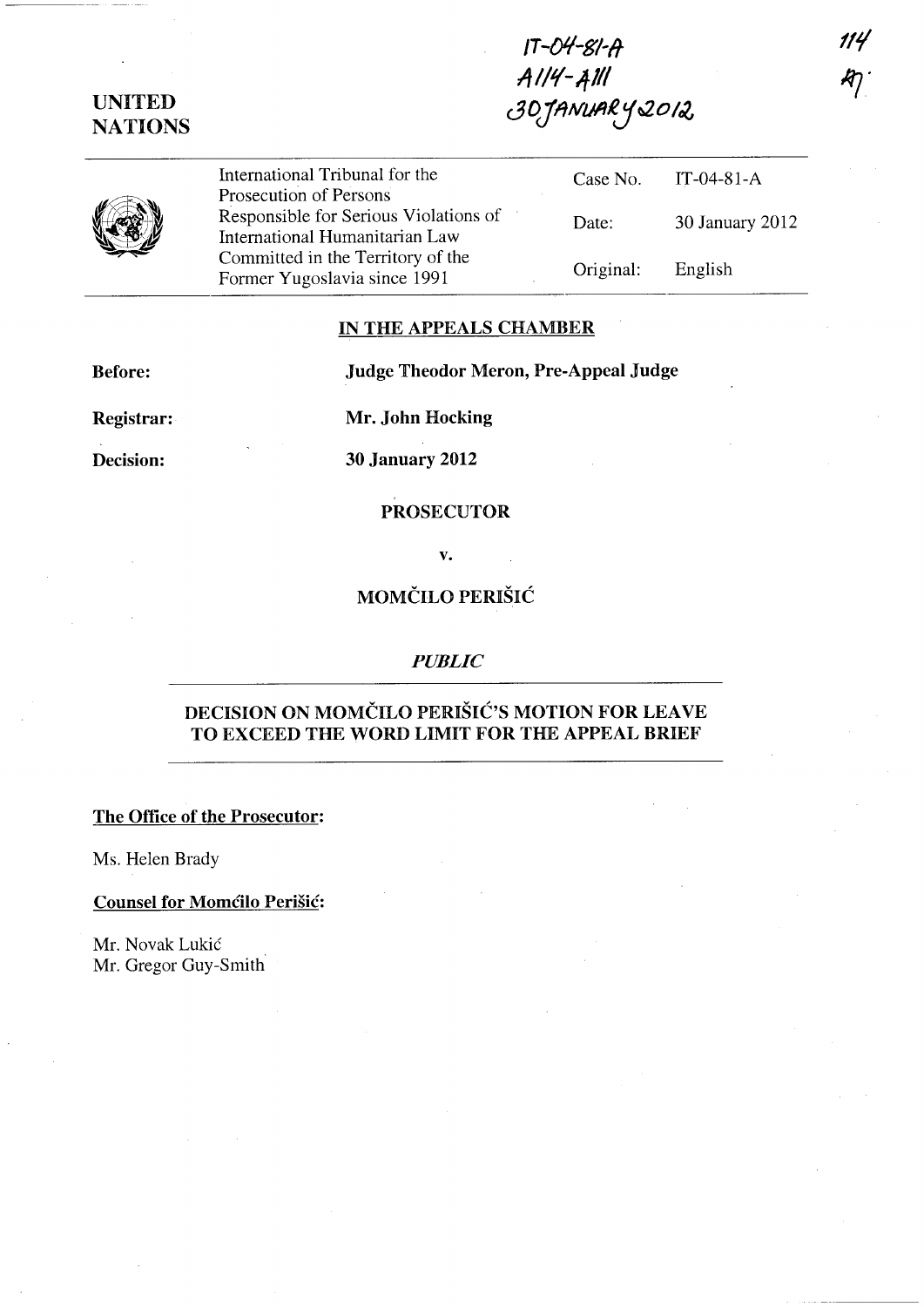**113** 

**I, THEODOR MERON,** Judge of the Appeals Chamber of the International Tribunal for the Prosecution of Persons Responsible for Serious Violations of International Humanitarian Law Committed in the Territory of the former Yugoslavia since 1991 ("Tribunal"), and Pre-Appeal Judge in this case; $<sup>1</sup>$ </sup>

**BEING SEISED** of "Mr. Perišić's Motion for Leave to Exceed the Word Limit for the Appeal Brief" filed on 25 January 2012 ("Motion") by Momčilo Perišić ("Perišić"), in which Perišić seeks leave to exceed the word limit for his appeal brief by 8,000 words ("Extension");<sup>2</sup>

**NOTING** the "Response to Defence Motion to Exceed the Word Limit for Appeal Brief" filed on 26 January 2012 ("Response") by the Office of the Prosecutor ("Prosecution");

**NOTING** that Perisic's appeal brief is due to be filed on 6 February 2011;<sup>3</sup>

**NOTING** that, pursuant to paragraph  $(C)(1)(a)$  of the Practice Direction on the Length of Briefs and Motions,<sup>4</sup> an appellant's brief on appeal from a final judgement of a Trial Chamber shall not exceed 30,000 words;

**NOTING** that, pursuant to paragraph (C)(7) of the Practice Direction, the Pre-Appeal Judge may, in exceptional circumstances, grant an extension of the word limit prescribed by the Practice Direction;<sup>5</sup>

**NOTING** that in the Motion, Perisic submits that the following factors constitute exceptional circumstances warranting the Extension: (1) the length of the trial judgement, and the fact that, as a . single accused, the entire judgement relates exclusively to him;<sup>6</sup> (2) the fact that he was convicted under both Articles 7(1) and 7(3) of the Statute of the Tribunal ("Statute"), thus "necessitating separate and distinct factual and legal discussions for each of the modes of liability";<sup>7</sup> (3) his conviction in relation to three separate crime bases, each requiring separate discussion;  $(4)$  the presiding Judge's dissenting opinion ("Dissenting Opinion") with respect to the findings of guilt made by the majority of the Trial Chamber ("Majority"), and the resulting need for Perisic to address both the Majority's findings and the Dissenting Opinion in many of his grounds of appeal;<sup>9</sup>

<sup>&</sup>lt;sup>1</sup> Order Designating a Pre-Appeal Judge, 16 September 2011.

 $2$  Motion, paras 1, 6, 13.

<sup>&</sup>lt;sup>3</sup> Decision on Momčilo Perišić's Motion for an Extension of Time to File his Appeal Brief, 24 November 2011.

<sup>&</sup>lt;sup>4</sup> IT/184 Rev.2, 16 September 2005 ("Practice Direction").

*<sup>5</sup> See also Prosecutor* v. *Nikola Sainovic et aI.,* Case No. IT-05-S7-A, Decision on Sreten Lukic's Motion to Reconsider Decision on Defence Motions for Extension of Word Limit, 14 September 2009 ("Šainović Appeal Decision"), p. 2.

 $\frac{6}{7}$  Motion, para. 7.<br> $\frac{7}{7}$  Motion, para. 8.

<sup>&</sup>lt;sup>8</sup> Motion, para. 8.<sup>9</sup> Motion, para. 9.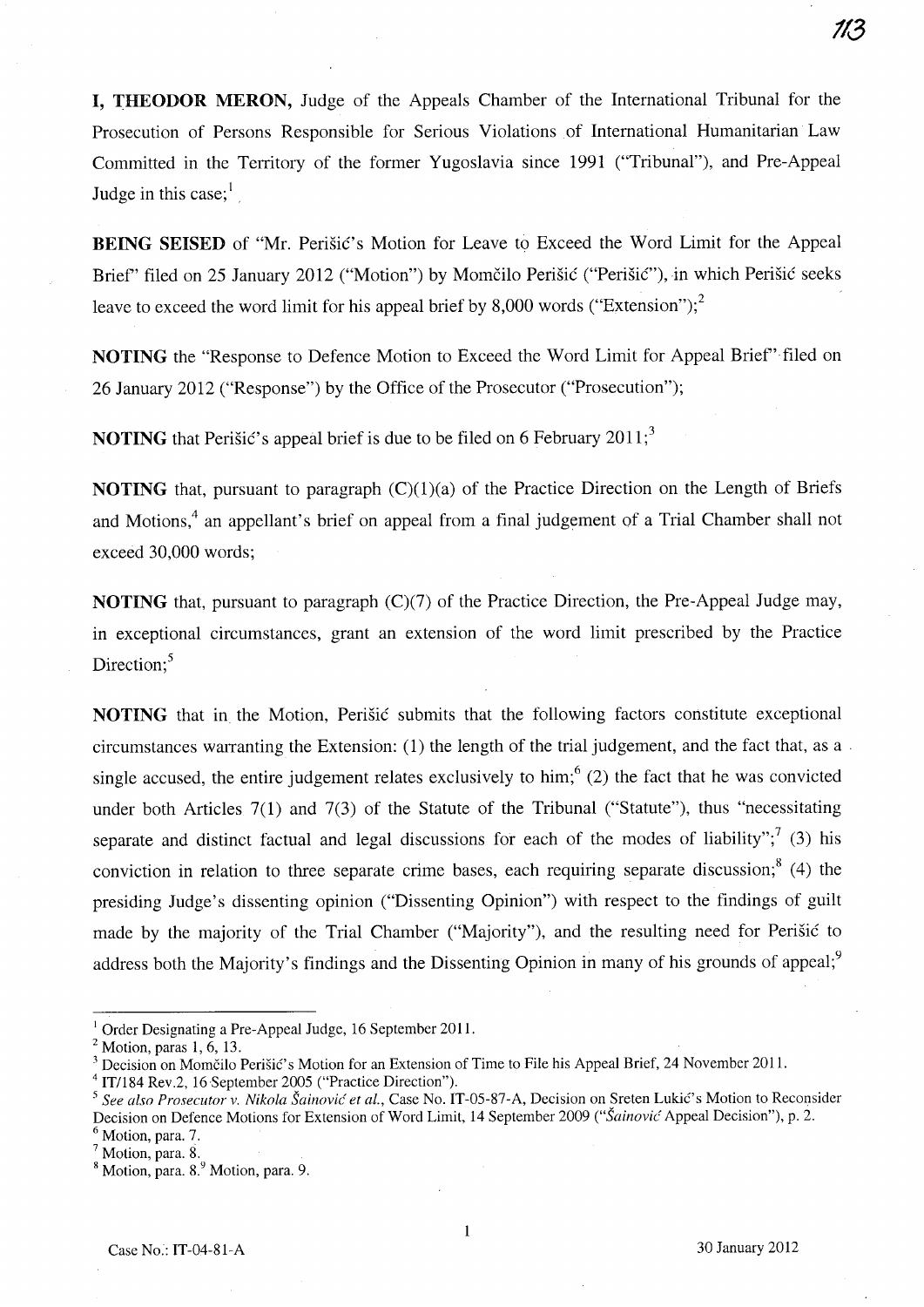and (5) the fact that "Perisic is the sole national from Serbia to have been tried and convicted by the Tribunal, for crimes which took place in Croatia and Bosnia and Herzegovina"<sup>10</sup> (collectively, "Factors":

**NOTING** Perišić's submission that granting the Extension would not prejudice the Prosecution, as he would not oppose an 8,000 word extension to the Prosecution's response brief;  $\frac{11}{11}$ 

**NOTING** that in its Response, the Prosecution states that it "does not oppose a reasonable increase in the word limit, subject to any such increase also being granted to the Prosecution in respect of its Response Brief";<sup>12</sup>

**RECALLING** that unlike a trial brief, which must address all issues in a case, an appellant's brief deals only with the narrow range of matters that fall within Article 25 of the Statute;<sup>13</sup>

**RECALLING** that the quality and effectiveness of an appellant's brief does not depend on length but on the clarity and cogency of the arguments presented and that, therefore, excessively long briefs do not necessarily facilitate the efficient administration of justice;<sup>14</sup>

**RECALLING** that the length of the Trial Judgement is not *per se* a factor that constitutes an exceptional circumstance for extending the word limit prescribed by the Practice Direction;<sup>15</sup>

**CONSIDERING** however the length and complexity of the Trial Judgement; <sup>16</sup>

**FINDING** therefore that exceptional circumstances exist which justify an oversized filing by Perišić;

**CONSIDERING** that the Practice Direction permits the respondent to file a brief of the same length as the appellant's brief, $17$  that the Prosecution does not object to a reasonable extension of the

**1/2J** 

<sup>&</sup>lt;sup>10</sup> Motion, para. 10.

<sup>&</sup>lt;sup>11</sup> Motion, para. 11.

<sup>12</sup> Response, para. 1.

<sup>13</sup>*Sainovic* Appeal Decision, p. 3.

<sup>14</sup>*Sainovic* Appeal Decision, p. 3; *Prosecutor v. Naser Oric,* Case No. IT-03-68-A, Decision on Defence Motion for Extension of Word Limit for Defence Appellant's Brief, 6 October 2006 *("Oric'* Appeal Decision"), p. 3.

<sup>&</sup>lt;sup>15</sup> Prosecutor v. Enver Hadžihasanović and Amir Kubura, Case No. IT-01-47-A, Decision on Defence Motion on Behalf of Enver Hadzihasanovic Seeking Leave to Exceed Words *[sic]* Limit for the Appeal Brief, 22 January 2007, p. 3.

<sup>&</sup>lt;sup>16</sup> See Prosecutor v. Momčilo Perišić, Case No. IT-04-81-T, Judgement, 6 September 2011 (public with confidential Annex).

<sup>17</sup> Practice Direction, para. (C)(I)(b). *See also Oric'* Appeal Decision, p. 3.